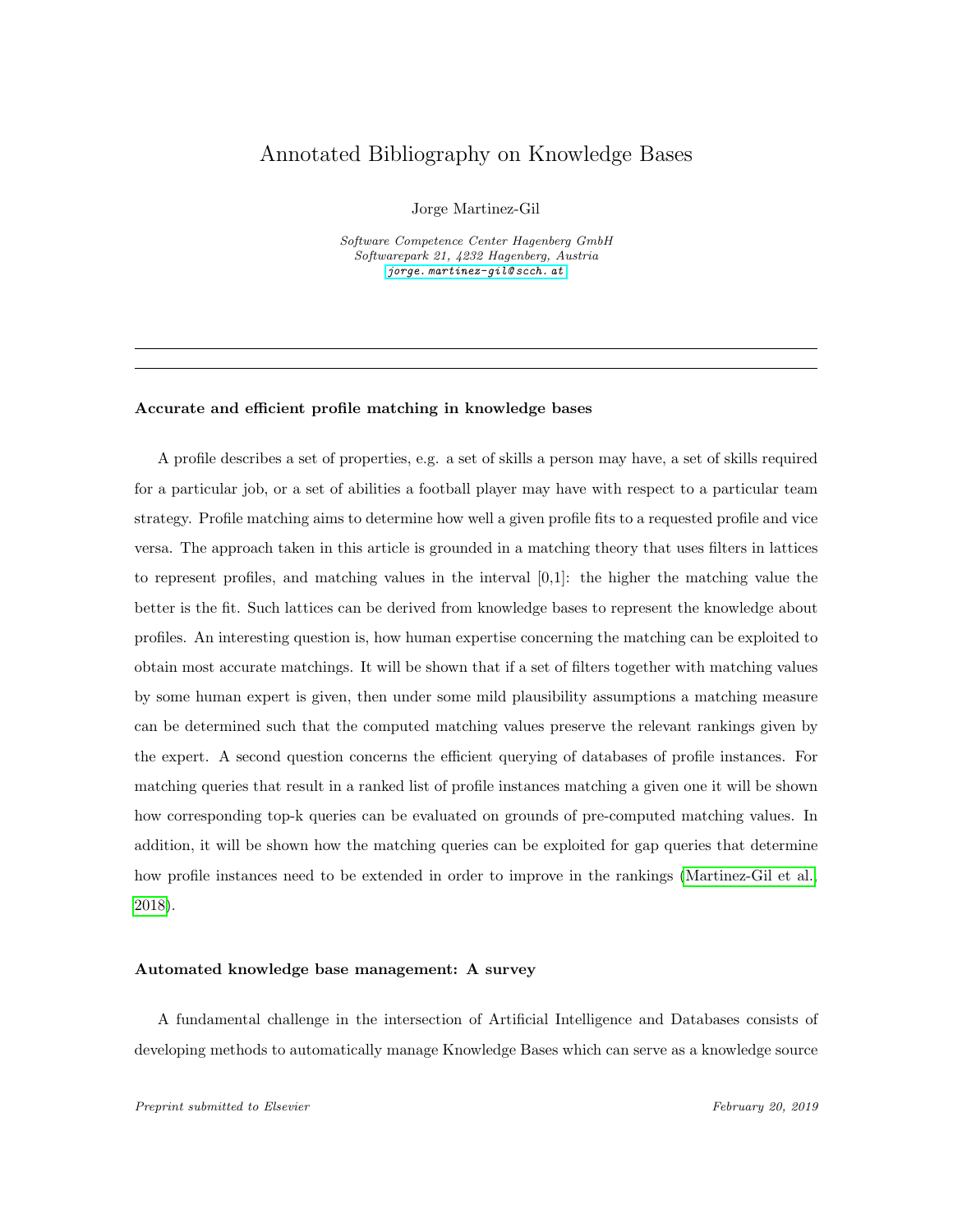for computer systems trying to replicate the decision-making ability of human experts. Despite of most of the tasks involved in the building, exploitation and maintenance of KBs are far from being trivial, and significant progress has been made during the last years. However, there are still a number of challenges that remain open. In fact, there are some issues to be addressed in order to empirically prove the technology for systems of this kind to be mature and reliable [\(Martinez-Gil, 2015\)](#page-2-1).

#### Top-k Matching Queries for Filter-Based Profile Matching in Knowledge Bases

Finding the best matching job offers for a candidate profile or, the best candidates profiles for a particular job offer, respectively constitutes the most common and most relevant type of queries in the Human Resources (HR) sector. This technically requires to investigate top-k queries on top of knowledge bases and relational databases. We propose in this paper a top-k query algorithm on relational databases able to produce effective and efficient results. The approach is to consider the partial order of matching relations between jobs and candidates profiles together with an efficient design of the data involved. In particular, the focus on a single relation, the matching relation, is crucial to achieve the expectations [\(Paoletti et al., 2016\)](#page-3-0).

# Extending Knowledge-Based Profile Matching in the Human Resources Domain

In the Human Resources domain the accurate matching between job positions and job applicants profiles is crucial for job seekers and recruiters. The use of recruitment taxonomies has proven to be of significant advantage in the area by enabling semantic matching and reasoning. Hence, the development of Knowledge Bases (KB) where curricula vitae and job offers can be uploaded and queried in order to obtain the best matches by both, applicants and recruiters is highly important. We introduce an approach to improve matching of profiles, starting by expressing jobs and applicants profiles by filters representing skills and competencies. Filters are used to calculate the similarity between concepts in the subsumption hierarchy of a KB. This is enhanced by adding weights and aggregates on filters. Moreover, we present an approach to evaluate over-qualification and introduce blow-up operators that transform certain role relations such that matching of filters can be applied [\(Paoletti et al., 2015\)](#page-2-2).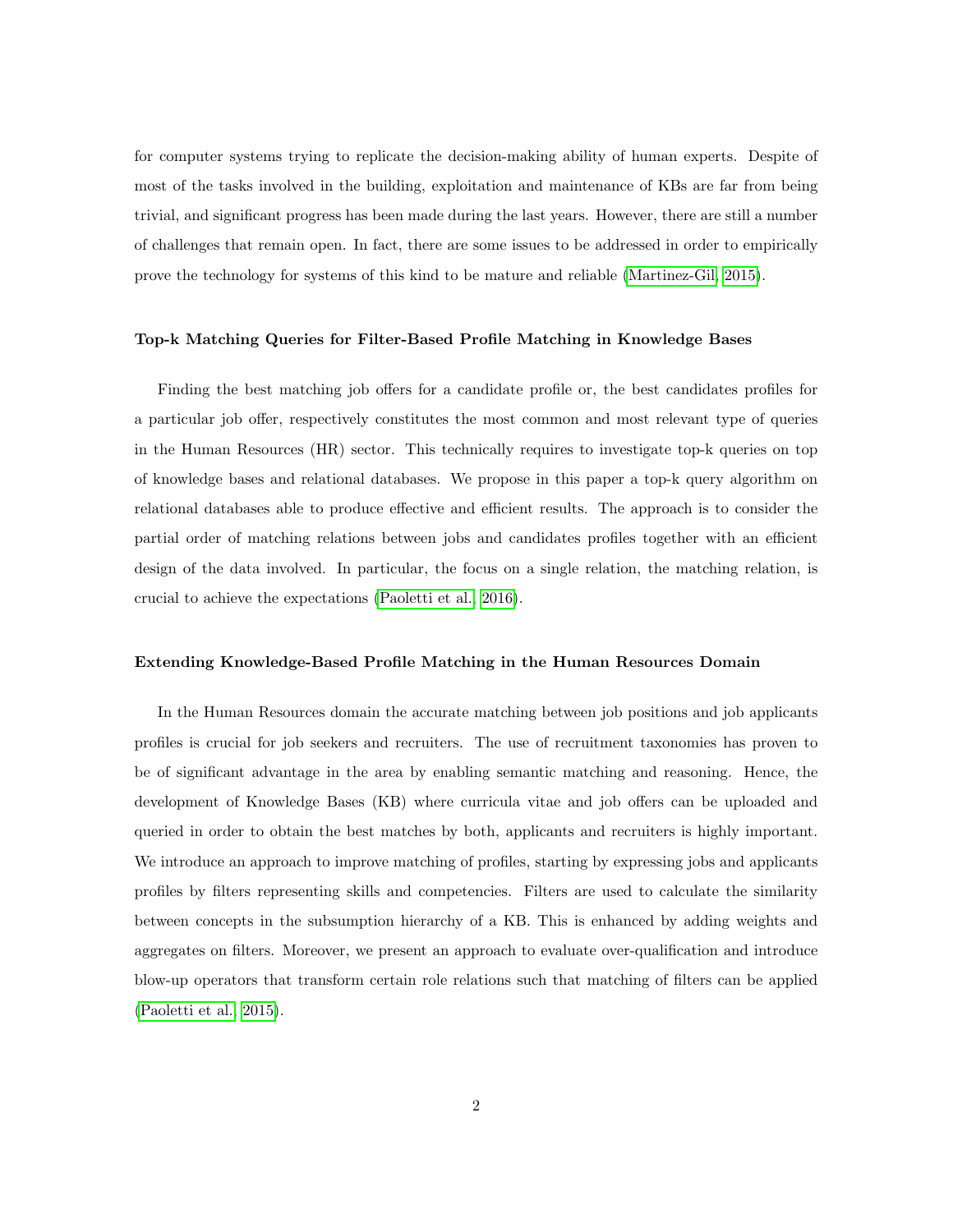## Maintenance of Profile Matchings in Knowledge Bases

A profile describes a set of properties, e.g. a set of skills a person may have or a set of skills required for a particular job. Profile matching aims to determine how well a given profile fits to a requested profile. Profiles can be defined by filters in a lattice of concepts derived from a knowledge base that is grounded in description logic, and matching can be realized by assigning values in [0,1] to pairs of such filters: the higher the matching value the better is the fit. In this paper the problem is investigated, whether given a set of filters together with matching values determined by some human expert a matching measure can be determined such that the computed matching values preserve the rankings given by the expert. In the paper plausibility constraints for the values given by an expert are formulated. If these plausibility constraints are satisfied, the problem of determining a ranking-preserving matching measure can be solved [\(Martinez-Gil et al., 2016\)](#page-2-3).

## References

- <span id="page-2-1"></span>Martinez-Gil, J. (2015). Automated knowledge base management: A survey. Computer Science Review, 18 , 1–9. URL: <https://hal.archives-ouvertes.fr/hal-01820946/document>. doi:[10.](http://dx.doi.org/10.1016/j.cosrev.2015.09.001) [1016/j.cosrev.2015.09.001](http://dx.doi.org/10.1016/j.cosrev.2015.09.001).
- <span id="page-2-3"></span>Martinez-Gil, J., Paoletti, A. L., Rácz, G., Sali, A., & Schewe, K. (2016). Maintenance of profile matchings in knowledge bases. In Model and Data Engineering - 6th International Conference, MEDI 2016, Almería, Spain, September 21-23, 2016, Proceedings (pp. 132-141). URL: [http:](http://real.mtak.hu/44177/1/MEDI_46_fin.dvi.pdf) [//real.mtak.hu/44177/1/MEDI\\_46\\_fin.dvi.pdf](http://real.mtak.hu/44177/1/MEDI_46_fin.dvi.pdf). doi:[10.1007/978-3-319-45547-1\\\_11](http://dx.doi.org/10.1007/978-3-319-45547-1_11).
- <span id="page-2-0"></span>Martinez-Gil, J., Paoletti, A. L., Rácz, G., Sali, A., & Schewe, K. (2018). Accurate and efficient profile matching in knowledge bases. Data Knowl. Eng.,  $117$ , 195-215. URL: [https:](https://www.sciencedirect.com/science/article/pii/S0169023X17305554) [//www.sciencedirect.com/science/article/pii/S0169023X17305554](https://www.sciencedirect.com/science/article/pii/S0169023X17305554). doi:[10.1016/j.datak.](http://dx.doi.org/10.1016/j.datak.2018.07.010) [2018.07.010](http://dx.doi.org/10.1016/j.datak.2018.07.010).
- <span id="page-2-2"></span>Paoletti, A. L., Martinez-Gil, J., & Schewe, K. (2015). Extending knowledge-based profile matching in the human resources domain. In Database and Expert Systems Applications - 26th International Conference, DEXA 2015, Valencia, Spain, September 1-4, 2015, Proceedings, Part II (pp. 21–35). URL: <https://hal.archives-ouvertes.fr/hal-01718095/document>. doi:[10.1007/](http://dx.doi.org/10.1007/978-3-319-22852-5_3) [978-3-319-22852-5\\\_3](http://dx.doi.org/10.1007/978-3-319-22852-5_3).